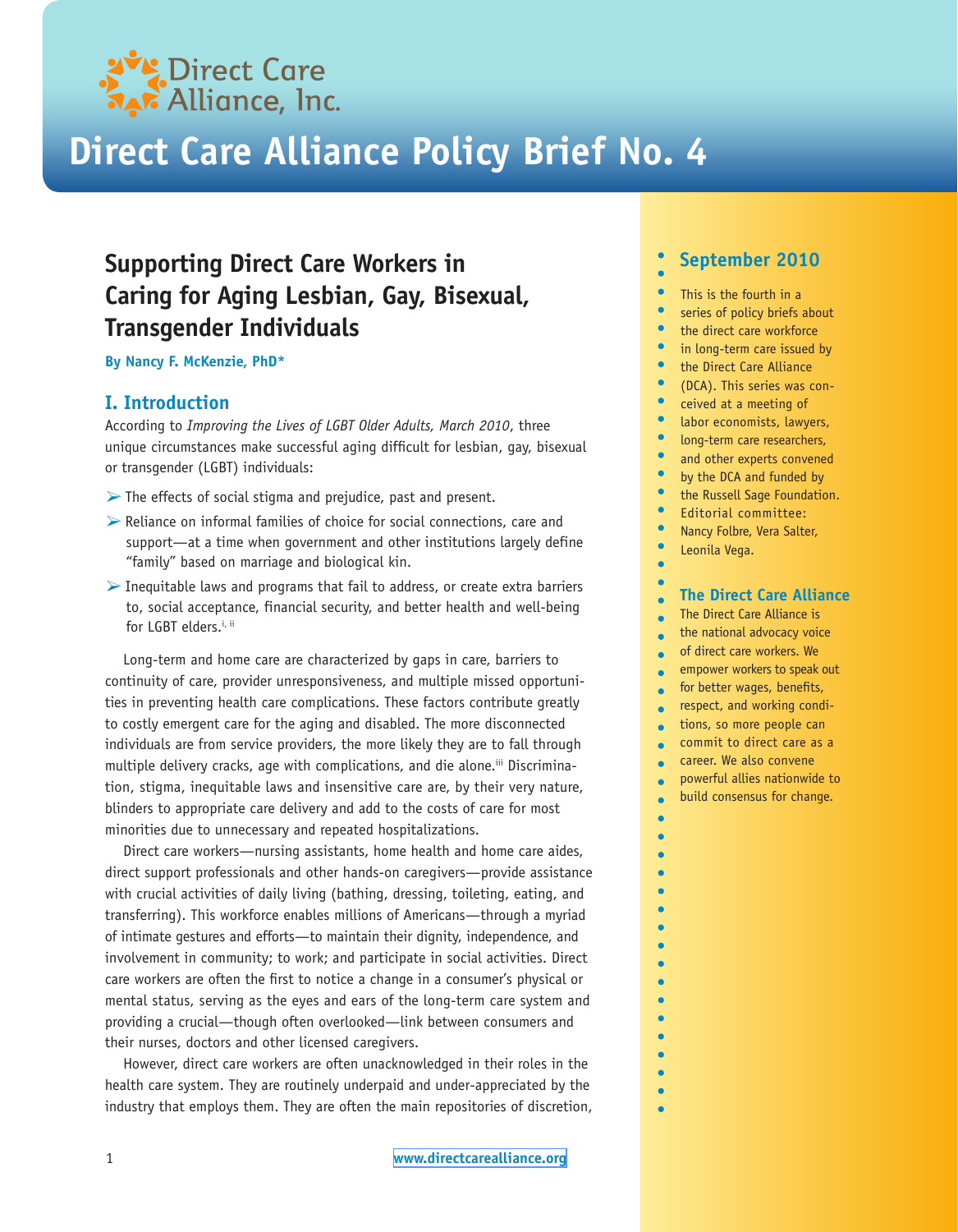compassion, kindness and vigilance within the health care setting, and cut down on costs by making care more appropriate and adequate for consumers.

A strong solidarity often exists between direct care workers and lesbian, gay, bisexual, transgender individuals in the undervaluing that takes place culturally with respect to their abilities, needs, and rights to be protected equally in the workplace and in civil life. However, direct care workers' lack of training, empowerment and respect can negatively affect the quality of care they are able to provide to LGBT elders.

This briefing paper is an overview of lesbian, gay, bisexual or transgender (LGBT) elder issues in long-term care institutions, community care and home care. The briefing paper's aim is to demonstrate how the cultural and legal landscape negatively affects the health of LGBT seniors, and direct care workers' role in improving the quality of service to LGBT elders.

This paper draws from the recent emergence of policy briefs and agency documents outlining the concerns of LGBT stakeholders, as well as recent infrastructure changes in long-term care payment through Medicare and Medicaid that allow LGBT individuals the opportunity to remain in welcoming communities and environments.

While sexual minorities share barriers to care with other minorities, the former have barriers that heretofore have not been recognized and, when recognized, not acknowledged.

In what follows, there is ample discussion of a lessthan-welcoming environment for LGBT seniors in longterm care, as well as promising new attempts to change this through policy and laws.

## **II. Lesbian, Gay, Bisexual, Transgender Individuals**

Four minority seniors—members of a gay, lesbian, bisexual, transgender network—died unsupported and alone in their apartments in Brooklyn in 2004, due to their inability to identify their critical medical and psychological needs to service providers, and/or to trust providers to intervene appropriately. Conventional geriatric and social service agencies in Brooklyn missed each of these individuals and were unaware that they were in distress. The community center of which they were members knew intermittently of their distress but, underfunded and without paid staff members, were unable to get them to

follow up on referrals for formal and public services. Each of the four feared that they would be mistreated because of their race, their lifestyle, their gender change or their unwillingness to join conventional programs.<sup>iv</sup>

There continues to be a dearth of data on **how**, **when** and **where** aging services are available to LGBT elders across the country and what such services actually entail. Only one agency, Services & Advocacy for GLBT Elders (SAGE), has data directly related to federal policy with respect to long-term care and home care and to aging services in general. One study includes a survey of 24 federal Area Agencies on Aging that showed nearly 1 out of 2 respondents (46%) reporting that openly LGBT seniors would not be welcome at senior centers in their areas; 96% of them offered no LGBT-specific services. Another study of provider knowledge of aging services involved 25 key informant interviews at town hall meetings held in five U.S. cities: Bangor, Maine; Boston, Massachusetts; Seattle, Washington; Chicago, Illinois; and Fort Lauderdale, Florida,<sup>vi</sup> as well as an online survey reaching more than 509 individuals and providers having knowledge of LGBT communities, aging issues, health care and community-based organizing.

As Table 1 indicates, few LGBT services were judged

### **Table 1: Sensitive Service Available**

Source: *National Needs Assessment and Technical Assistance Audit,* [www.MarijPlumb.com/pdfs/SAGE,](www.MarijPlumb.com/pdfs/SAGE) 2003

| <b>Aware of LGBT Sensitive</b><br><b>Mainstream Services in Their</b><br><b>Own Community</b> | <b>Key Informant</b><br><b>Interviews</b><br>$(n=22)$ | On-Line<br>Survey<br>$(n=509)$ |
|-----------------------------------------------------------------------------------------------|-------------------------------------------------------|--------------------------------|
| <b>Home Care Services</b>                                                                     | 45%                                                   | 17%                            |
| Religious or Spiritual Services                                                               | 41%                                                   | 36%                            |
| <b>Mental Health Services</b>                                                                 | 36%                                                   | 31%                            |
| End of Life/Hospice Care                                                                      | 36%                                                   | 26%                            |
| Legal Services                                                                                | 41%                                                   | 25%                            |
| Social Activity Programs                                                                      | 41%                                                   | 22%                            |
| Case Management                                                                               | 36%                                                   | 19%                            |
| Meal Sites/Nutrition Programs                                                                 | 36%                                                   | 18%                            |
| Care Giver Support Services                                                                   | 36%                                                   | 17%                            |
| Senior Center                                                                                 | 36%                                                   | 17%                            |
| Senior Housing                                                                                | 36%                                                   | 13%                            |
| Transportation                                                                                | 27%                                                   | 12%                            |
| Adult Day Health Programs                                                                     | 27%                                                   | 11%                            |
| Elder Abuse Programs                                                                          | 36%                                                   | 11%                            |
| <b>Employment Programs</b>                                                                    | 27%                                                   | 6%                             |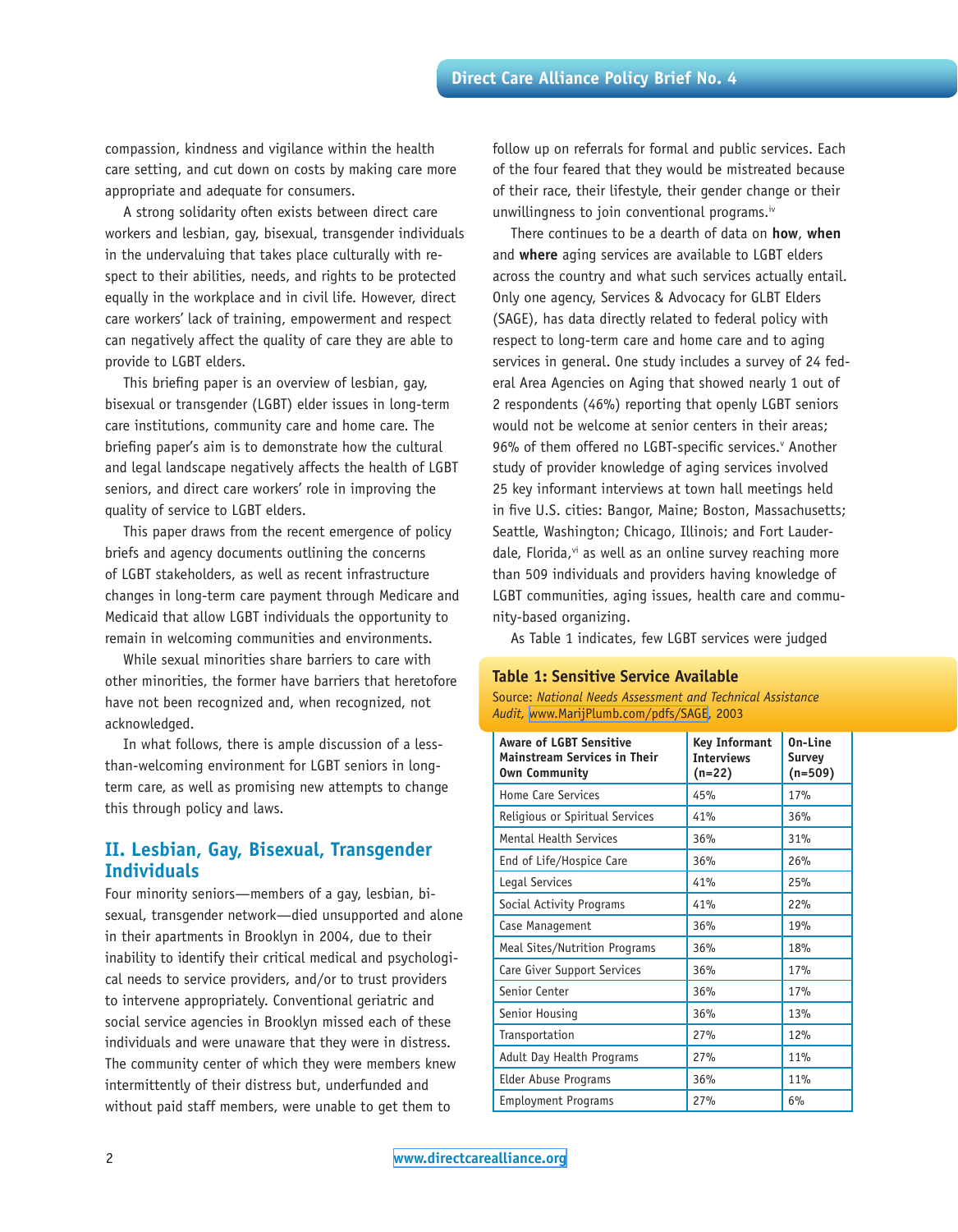to be available by these surveys. Even when services are available, most LGBT individuals, especially low-income and racial/ethnic minorities, do not participate. As a result, a wide gap in service utilization exists between LGBT individuals and non-LGBT individuals.

This National Needs Assessment and Technical Assistance Audit, the only one of its kind, had the following chief findings:

- $\triangleright$  "In a country with a high penetration of LGBT community centers, AIDS service providers, gay-straight school alliances, and programs for LGBT youth, there is a severe shortage of specific and sensitive services for LGBT elders.
- $\triangleright$  Most LGBT elders do not believe they are, or would be, welcome in mainstream senior service programs, or that such programs would be sensitive to their needs and life experiences.
- $\triangleright$  LGBT seniors of color as well as transgender elders feel unwelcome even among other LGBT elders; many view existing programs to be hostile to their participation."vii As they age, many LGBT elders retreat into invisibility, reinforcing their isolation and endangering their overall health. LGBT seniors who belong to other racial and ethnic minority groups are especially under-served due to the layered discriminations that already exist among these populations. There are also relatively fewer options

for alternative programs due to a lack of financial support. The transgender population is particularly vulnerable to being viewed as pathological by the medical profession. They may be stigmatized due to the surgical and hormonal alterations made to their bodies, their concerns about gender, or actions they have taken or contemplated with respect to their gender identity. The recommendations offered at the conclusion to this paper are directed to the transgendered individual, but may be tailored for other members of the LGBT community.

In the last five years, the landscape for LGBT care has begun to change, thanks to LGBT organizations that have successfully advocated for mainstream organizations to address LGBT elder needs. Groups like the American Society on Aging and AARP have added specific resources and language around LGBT-affirming positions on elder services. The Joint Commission on Long Term Care, which regulates assisted living and nursing care facilities, issued regulations against LGBT bias in 2006, which are now being sporadically enforced. And very recent major health

care policy gains from the White House for LGBT elders include the following notable developments:

**Presidential Memorandum–Hospital Visitation for Gay and Lesbian Americans, April 15, 2010. The language was especially notable for its directness and humanity...** 

**"All across America, patients are denied the kindnesses and caring of a loved one at their sides—whether in a sudden medical emergency or a prolonged hospital stay. Often, a widow or widower with no children is denied the support and comfort of a good friend. Members of religious orders are sometimes unable to choose someone other than an immediate family member to visit them and make medical decisions on their behalf. Also uniquely affected are gay and lesbian Americans who are often barred from the bedsides of the partners with whom they may have spent decades of their lives—unable to be there for the person they love, and unable to act as a legal surrogate if their partner is incapacitated."viii**

**U.S. Department of Housing and Urban Development**  issued LGBT nondiscrimination regulations in publiclyfunded housing (June 7, 2010), with explicit language redefining "family" so that LGBT families do not face impediments to qualifying for HUD programs.<sup>ix</sup>

**U.S. Department of Health and Human Services** Secretary Kathleen Sebelius established the first National Caregivers Resource Center (June 14, 2010) catering specifically to LGBT seniors, making possible a collaborative \$900,000 grant over three years to 10 partner agencies around the country from HHS and the Department for the Aging. $x$ 

**The Older Americans Act, Title III** (2009) updated language in the reauthorization of the Act, extending the definition of caregiver beyond legally married spouses and blood relatives. This change enables members of LGBT chosen families to qualify for benefits.<sup>xi</sup>

There are still major changes that must be made in our culture, laws, policy and senior care services in order for LGBT elders to reach parity with their non-LGBT counterparts. The goals in aging for sexual minorities are the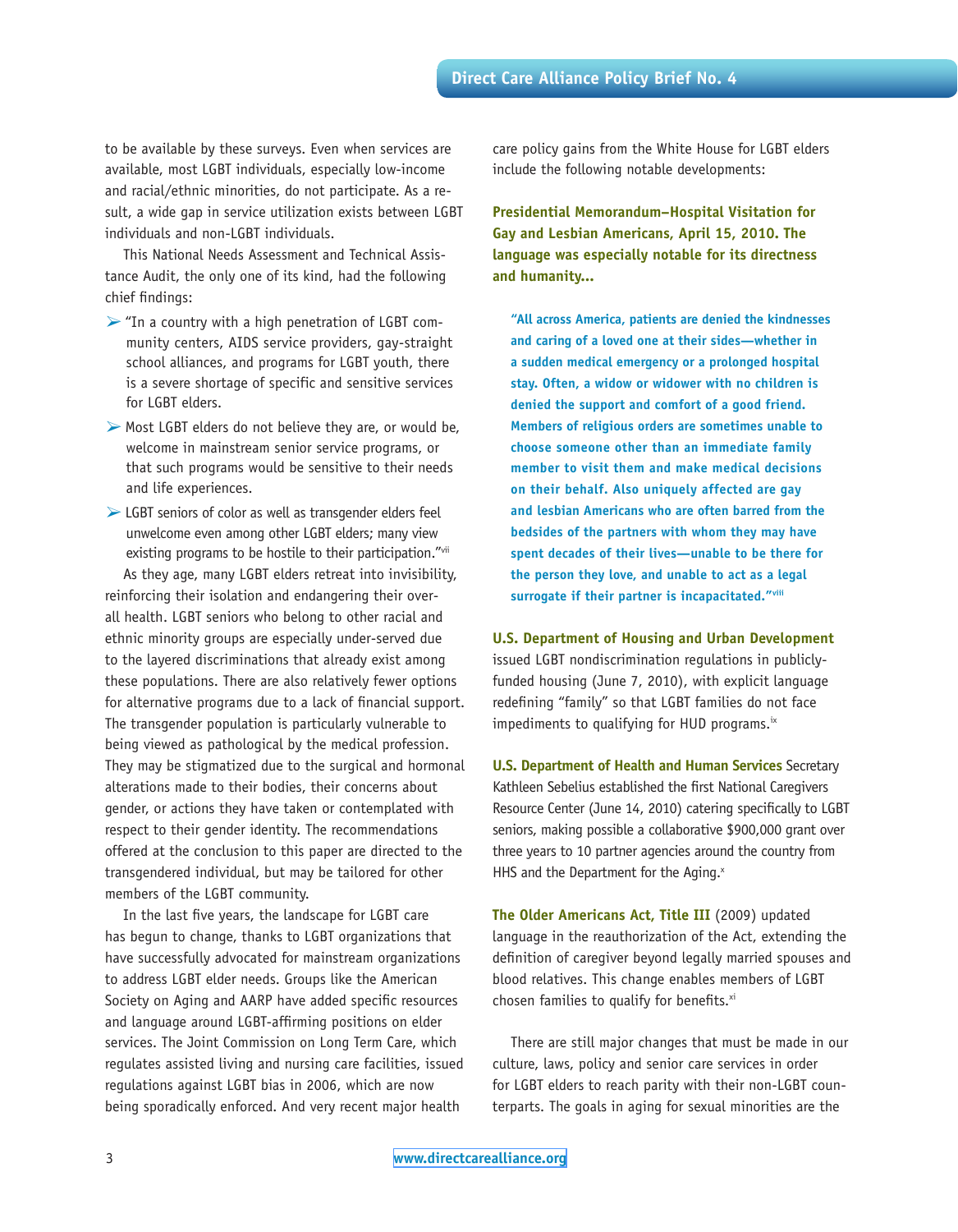same as the goals of heterosexual elders. Put succinctly by a transgender elder activist:

"We human beings want, generally, the same things: respect, choice, human connection, to be valued."xii

According to a philanthropy network committed to increasing the awareness of LGBT needs across the philanthropic networks, "successful aging" for LGBT elders includes the abilities or support to:

- $\triangleright$  Maximize one's physical and emotional well-being throughout the aging process.
- $\triangleright$  Maintain the highest possible degree of autonomy and independence for as long as possible.
- $\triangleright$  "Age in place" in one's own neighborhood or community, within a context of respect, safety, and support.
- $\triangleright$  Remain actively engaged with social networks, including chosen and biological families.
- $\triangleright$  Pursue the social, recreational, intellectual, spiritual, and creative activities that provide a sense of stability, fulfillment, and vibrancy throughout the life cycle.xiii

#### **Table 2: How to Close the Disparities Gap**

Source: Jeff Krehely, Center for American Progress, pg. 3<sup>xiv</sup>

#### IMPACT OF SOCIETAL BIASES ON MENTAL HEALTH AND WELL-BEING

Heterosexual LGB Transgender

Health Disparity #11: LGB adults are more likely to experience psychological distress.

% of adults experiencing psychological distress in past year



Health Disparity #12: LGB adults are more likely to need medication for emotional health issues.

% of adults needing medication for mental health



Health Disparity #13: Transgender adults are much more likely to have suicide ideation.

% of adults reporting suicide ideation

 $\frac{12\%}{5\%}$  $\sim$  50%

Health Disparity #14: LGB youth are much more likely to attempt suicide.

% of youth reporting suicide attempts  $\blacksquare$  10%

 $\blacksquare$  35%

The goals include the specific needs for accessible and comprehensive health services, prescription drug coverage, and long-term or home care that reflect safety and comfort in a home integrated within a community context.

LGBT elders suffer from elevated health risks, less access to adequate housing, and higher levels of poverty, in tandem with an extremely limited awareness of possible avenues of aid.<sup>xiv</sup> Individuals who are both LGBT and members of a racial or ethnic minority face the highest level of health disparities and access to care. For example, a black gay man faces disparities common to the African-American community (such as poverty and lower education achievement) as well as those suffered by the LGBT community. A transgender Spanish-speaking woman, regardless of her sexual orientation, must navigate multiple instances of discrimination based on language, ethnicity, and gender. A report detailing the increased jeopardy of LGBT individuals in racial and ethnic minorities is aptly called "All of the Above: LGBT People of Color."xv

With the added jeopardy of layered discrimination comes higher rates of mental health and emotional distress. Table 2 demonstrates that there are mental and physical consequences to living as a stigmatized individual.<sup>xvi</sup> The needs of LGBT individuals are highly varied and individuated for each sexual minority. However, they are largely hidden and represent shared needs of LGBT seniors who have been frightened away by racism, sexism, ageism and homophobia, and who have traditions of not conforming to conventional norms or expectations. These are needs largely overlooked and/or misunderstood by traditional senior service providers, and they offer opportunities for training, experience, and increased sensitivity and refined policy by traditional providers.

All elders—whether LGBT of not—face fears at the prospect of being confined to a nursing home or other long-term care facility. They worry about being disconnected from their community and social network, or attended by a disapproving worker as they find themselves experiencing diminished autonomy.

But this fear is even more pronounced among LGBT elders, who have endured discriminatory treatment at the hands of society and traditional institutions for decades because of their sexuality and/or gender.

While all elders share social invisibility due to ageism, racism, sexism, and/or discrimination against people with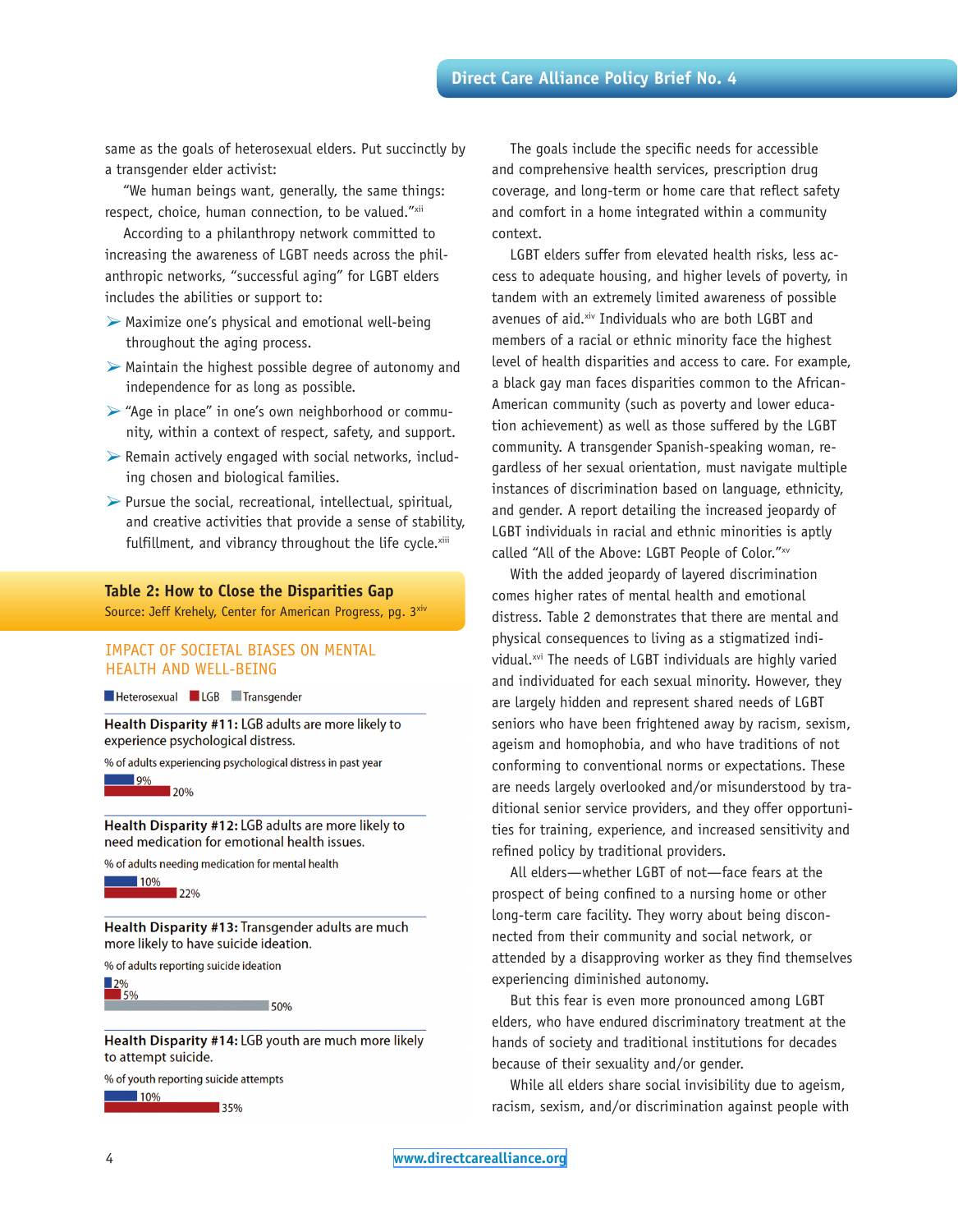disabilities, LGBT elders face another layer of invisibility that severely complicates the quality of their lives and their aging options within the purview of health care and housing. **If their sexuality is acknowledged, they may face discrimination. But if it is not acknowledged, they may be denied a key part of the identity that defines them, their loved ones, and their families, which affects the kind of care they need.** 

Sexual invisibility, while oppressive to all elders, both in institutional policy and in community attitudes, has broad implications for LGBT individuals. Numerous articles and studies on LGBT elders describe widespread prohibitions on same-sex partners living together in elder care and senior housing facilities. An abundance of anecdotal information from service providers and LGBT agencies describe anti-LGBT bias in nursing homes and by community-supported providers.

In a survey of social workers in New York State nursing homes conducted in the mid-1990s, the majority (52 percent) reported intolerant or condemning attitudes toward lesbians and gay men. Of the 29 nursing homes represented in the study, only one offered formal training to staff on sexuality and the rights of residents to express themselves sexually.<sup>xvii</sup>

LGBT elders in relationships face an additional layer of discrimination, since their relationships, until this year with President Obama's Executive Order, have never been formally recognized nor legally protected in institutional care settings.<sup>xviii</sup> Until this order is enforced at the frontline of care, these seniors face the risk of being denied the visitation privileges that non-LGBT spouses enjoy; and also risk being separated from their partners and forced to live apart in a separate nursing home or housing facility.

## **III. Lesbian, Gay, Bisexual Transgender Individuals: What We Know and What's Left to Learn**

Lesbian, gay, bisexual and transgender individuals are sexual minorities about which we know little. They are largely invisible because large national studies, such as the CDC's National Health Survey, don't gather data on an individual's sexual orientation or gender identity. In 1990, the US Census began counting same-sex couples, and included relevant questions in its 2007 survey. *xix* Because we don't have a national LGBT census, it is more difficult to collect data on these individuals in institutions and in

communities, and we must rely upon advocacy agencies for the information. Comparatively, it would be like the NAACP acting as the only source of national or state information on the lives of African Americans. While LGBT agencies have provided most of the information and spend a sizeable portion of their nonprofit budgets continuing to do so, the lack of government data speaks volumes about how little governmental and cultural parity LGBT concerns have compared to other American groups.

According to the National Gay and Lesbian Taskforce, 12.6 percent (38 million people) of the U.S. population is over the age of 65. This number will nearly double by 2030, when there will be 72 million over 65. Since the LGB population is estimated to be between 5–10 percent of the general population, this means that today, **1.4 to 3.8 million LGB Americans are reaching standard retirement age, with an estimated 3.6 to 7.2 million projected to be 65 or older in 2030**. The number of transgender elders is completely unknown.<sup>xx</sup>

Older individuals are largely closeted, even to their health care providers, because they were young adults during a period when people could lose their jobs or be committed against their will to a mental institution if their sexual orientation was known. As late as the 1990s in some states, people could be arrested for being involved sexually with someone of the same sex or for dressing entirely in clothes of the other gender. Until the U.S. Supreme Court's 2003 ruling, some states maintained laws against sodomy.

Hiding one's sexuality is a lifelong survival strategy that elders in their 60s, 70s and 80s "still carry with them when seeking long-term care, entering a nursing home, or speaking with a health care provider."xxi According to a MetLife study of 1,000 LGBT elders across the U.S., discrimination was the greatest concern about aging for 32 percent of gay men and 26 percent of lesbians. Those in partnerships feared discrimination the most, and twenty percent had little or no confidence that health care providers would treat them with dignity and respect.<sup>xxii</sup>

According to *Improving the Lives of LGBT Older Adults, March 2010*, the typical lesbian, gay, bisexual, or transgender elder is well-educated, middle class, employed, and in a committed relationship. Almost a third are completely closeted. Almost 50 percent (44%) are "out" and publicly acknowledge their relationship/sexuality.<sup>xxiii</sup>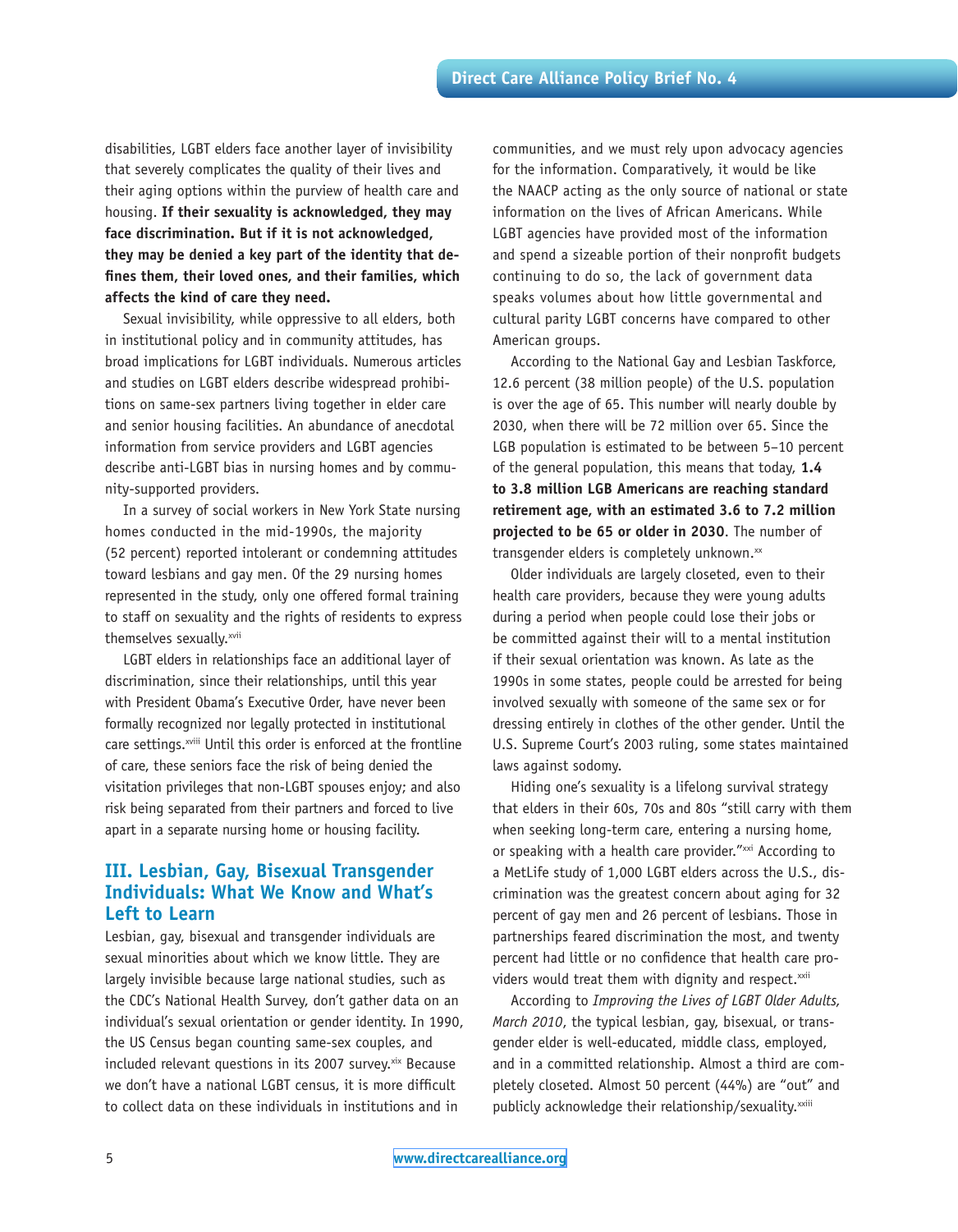"Closeted individuals" means that elder care housing and care providers are not aware that they are serving LGBT seniors. This increases their invisibility and the lack of response to their needs. Further, it perpetuates the myth that these settings are not humane and not ones in which to live open lives. "Out individuals," many of whom are also "baby boomers," may change this atmosphere in the coming years. They have lived most or all of their lives "out of the closet" and increasingly demand more accountability and responsiveness to their needs within elder care and in service settings of all kinds."xxiv The benefits of openness and activism have resulted in better social networks, awareness by agencies of the need for more research and data, and an understanding of social support for all minorities.

One major strength of the LGBT population is its tendency to establish communities that supply networking opportunities and a variety of crucial social supports, including care-taking and social connection. Such communities in large cities are geographical magnets, housing a predominant sector of LGBT individuals who have undergone displacement from their towns and cities due to local hostility to their sexuality or gender options. These strengths have increased the existence of LGBT-friendly long-term care facilities for those who can afford them, and offer new possibilities as local communities that can benefit from Medicaid waivers for "aging in place."xxv

In the MetLife study, one in five LGBT individuals expressed concern about who would care for them when the need arose. Those without a partner expressed the most fear for themselves in the future.<sup>xxvi</sup> Almost one-quarter were caregivers for parents, for partners (18%) and friends and nonrelatives (26%), and many expressed expectations to be a caregiver for a friend or family in the future (75% to 80%). Finally, LGBT elders report an almost universal fear and anxiety about care provision by strangers in assisted living and nursing home settings.

## **IV. Embarking on Appropriate Long-Term, Community and Home Care for LGBT Individuals**

As Table 1 indicates, LGBT individuals require the same kinds of specific care that non-LGBT individuals require. However, unless their sexuality and/or gender are recognized, service delivery for specific needs will certainly fail them. "Invisible clients" are those whose sexuality or

gender history differentially affects their needs for accurate intake; family involvement; case management; housing; social activity; recreation and creative efforts; spirituality; visitation; basic safety and care; community support; and hospice care. While "out" clients are at risk for maltreatment, "closeted" clients are at risk for irrelevant care stratagems. But neglect of their needs in the blur of heterosexual assumption and practices is not the only harm. In fact, neglect based on discrimination stigmatizes the individual and severely increases their likelihood of mental health deterioration and depression.<sup>xxvii</sup>

There are two avenues of redress for the care of LGBT seniors in the quest for appropriate and respectful care. Both alternatives will be needed.

**1.** Increase alternatives in care, utilizing LGBT settings and LGBT-based long-term care organizations.<sup>xxviii</sup> This can be accomplished by funding segregated residential living arrangements, administered and staffed by LGBT workers and/or LGBT-friendly staff. This can also be accomplished by allowing LGBT individuals to "age in place," and increasing Medicaid waivers to that end. (See discussion in endnote xxv).

"Staying in the community" means something quite different to LGBTs compared to other individuals because "communities" literally offer protection, sociality and family for LGBT individuals who are often virtual refugees from their original hometowns. They utilize their community of friends and "family" as a refuge, often in big cities, from a larger, often openly hostile environment. Staying in the community will likely be a highly meaningful solution for LGBT care, and one where direct care workers will have a prominent role in helping LGBT individuals to age while maintaining those relationships they've worked so hard to develop.

**2.** Implement changes in the institutional and cultural environment through new laws, enforcement of old laws, outreach, programming and training.

As we take on policies and programs supporting both alternatives, it is important to understand two principles that underlie our efforts to support direct care workers in their care of aging LGBT individuals.

## **Principle 1: Make an effort to truly understand bias, prejudice and discrimination and their sources.**

Discussions and training on the needs of lesbian, gay,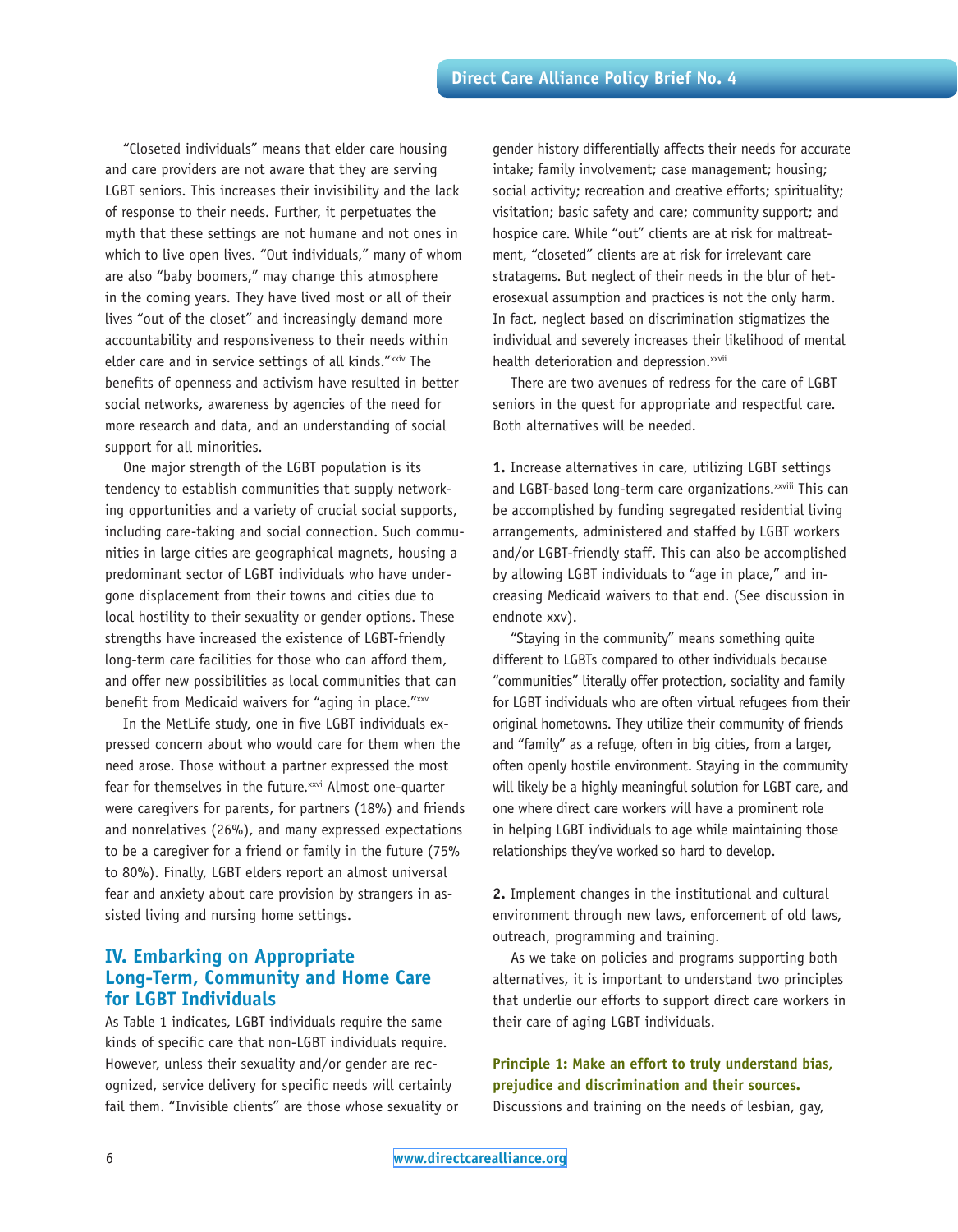bisexual and transgender elders are difficult because of the silence that accompanies the issues, engendering and supporting social myths. Much of the misinformation around LGBT issues is fueled by the lack of cultural discussion, and a general lack of personal knowledge by non-LGBT individuals about gay and transgender life. Some harmful stereotypes have currency in a highly volatile cultural debate, such as: "gay and lesbian individuals are wealthy and self-centered," "gay and lesbian individuals are highly-sexed and don't participate in long-term relationships," and "gays and lesbians are constantly trying to recruit the young to join them."

Introducing the facts of LGBT life and elder needs can make for highly polarized and deeply uncomfortable encounters given the politicization of the debate at the national level surrounding gay rights, gay adoption and, now, gay marriage.<sup>xxix</sup> In general, that debate has lessened in polarization, with the latest polls indicating that 78% of Americans believe that gays and lesbians should have the same rights as everyone else.<sup>xxx</sup> However, where there are pernicious profiles of gay and lesbian life in long-term or home care, these are exacerbated by a general difficulty and discomfort that direct care workers feel when sexuality becomes a part of training.

Prejudice is an individual attitude, but its source is usually not just individual opinion. Aging, sexism, and heterosexism are systemic and cultural events. After all, it is culture that first forms most of the views we have of human characteristics and behavior.

Prejudice is systemic until laws change the environment for social attitudes. It will exist until policy makes it easy for people to change their attitudes and embrace the humanity and dignity of individuals they encounter through friendship, family, church or other forms of institutional regard.

The burden of enlightenment and respect for others does not fall solely upon us as socially embedded individuals. However, we are responsible for finding starting points to reaching tolerance and seeking information about the truth of groups and communities that society may intermittently stigmatize.

Ageism is a perfect example of misinformation and myth instigation. We dispel misinformation and bias by becoming acquainted with the aged and discovering their individuality, their needs, their strengths, and their creativity. These changes in viewpoint occur most easily

when we are required to change our views and are given opportunities and information that make this possible.

Some of the policy that makes LGBT prejudice so prevalent in the health care context begins at very high levels, starting with the lack of data collected by national agencies on the facts about gay, lesbian, bisexual and transgender lives. Myth cannot be dispelled without data. And, as a culture, we are just now beginning to document the facts about LGBT individuals.

**At the policy level:** Without proper data about the lives of LGBT individuals, there cannot be effective policy related to their needs. Much more data collection and research is required, but even with the data we do have indicating the large disparities in health status, access and utilization of health care, policymakers at the federal levels cannot "level the playing field" for LGBT without acknowledging that they have unique needs.

**At the individual level**, where we are motivated to be sensitive to needs that we do not always understand, tips on language, gesture and bearing with clients are a great help. Table 3 offers a short sheet of recommendations for working with transgender individuals. It can also be modified for lesbian, gay or bisexual individuals. But remember, LGBT individuals often are not comfortable revealing their sexuality in a long-term care setting, so "teachable moments" for providers who make the mistake of saying or doing something disrespectful may not occur as easily with LGBT individuals as they would in caring for members of minority groups that are not "invisible" in potentially hostile environments.

## **Principle 2: Short-Term "Cultural Competence" is Not the Answer**

Underlying the need for training for specific cultural or community sensitivity and civil rights is the issue of appropriate health care delivery, which can target delivery to the most vulnerable and hard-to-treat patients.

Our health care system has segmented populations and individuals into risk groups and payment segments without overall policy mandating equitable treatment for all. This leads to the isolation of vulnerable groups, forcing them to compete for attention from the health care system and leaving them vulnerable to attack as self-serving for seeking equality and respect. **A universal bill of rights for everyone within the health care system that can respond to the needs of the most**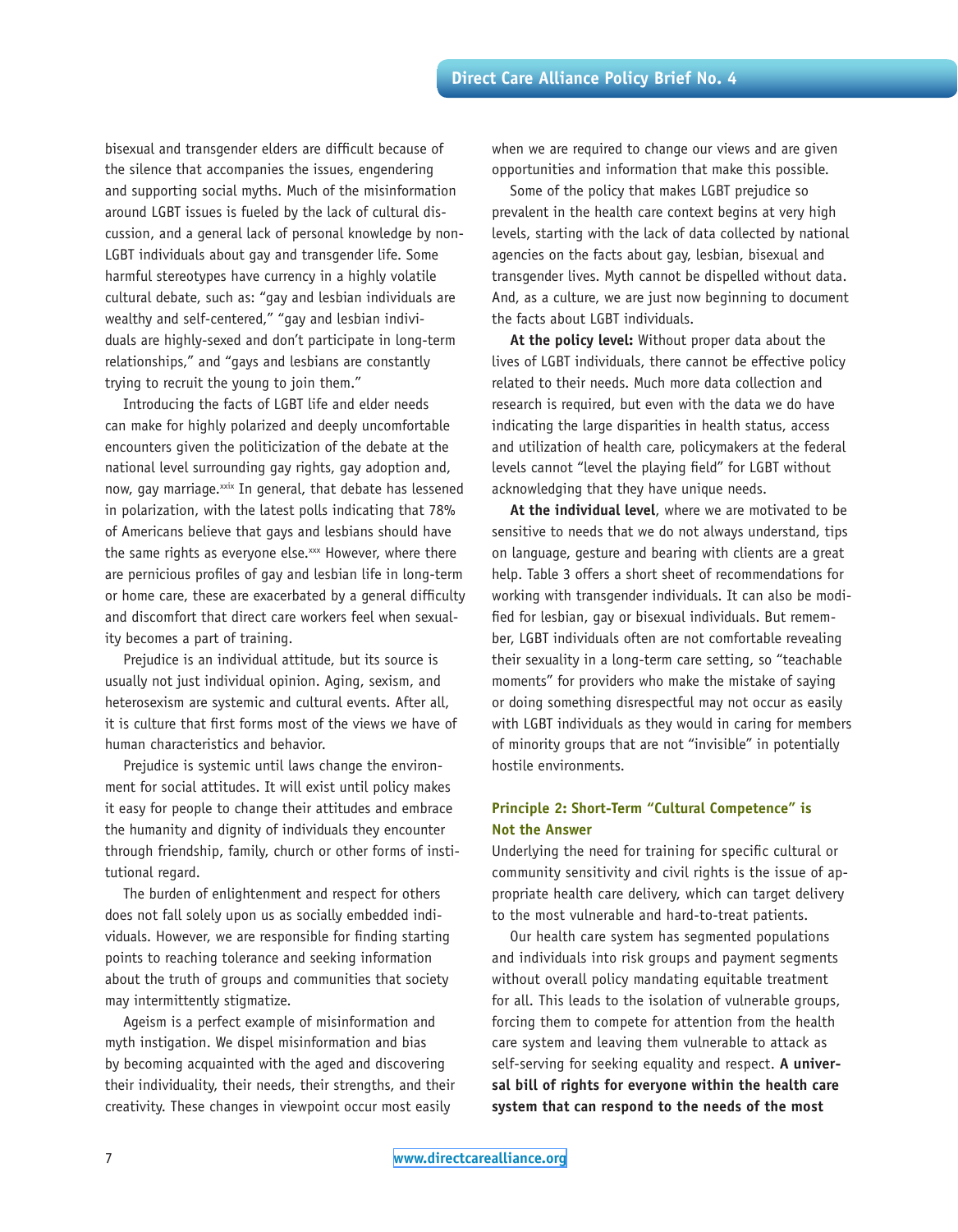## **Table 3: Transgender Cultural Competence for Medical/Clinical Settings**

Source: Renata J. Razza, Trainer<sup>xxxi</sup> (edited)

#### GENERAL INFORMATION

- $\triangleright$  Sex refers to biology and anatomy.
- $\triangleright$  Gender refers to identity (how someone understands who they are), expression (how they show the world their identity) and cultural roles (societal expectations of us).
- $\triangleright$  Anatomy, identity and behavior can be arrayed in a multitude of ways.
- $\triangleright$  Many LGBT people have experienced invisibility, disrespect and/or have been pathologized by the medical establishment in addition to experiencing discrimination and violence in their daily lives.

#### ESTABLISH A RAPPORT OF RESPECT

- $\triangleright$  Offer care as you would for anyone: Introduce yourself warmly. Get to know the person.
- $\triangleright$  Respect each individual's gender identity, even if it doesn't make sense to you.
- $\triangleright$  Use the pronouns and name the individual uses and prefers.
- $\triangleright$  Ask only questions relevant to the care you offer; do not ask questions to satisfy your own curiosity.
- $\triangleright$  Invite the patient to share language about body parts and activities that works for them.
- $\triangleright$  Be mindful of your assumptions: avoid assuming anatomy based on gender identity and vice versa.
- $\triangleright$  Admit when you don't know and respectfully ask for the patient's help.
- $\triangleright$  Apologize, but don't over-apologize for mistakes.
- $\triangleright$  Do not assume all people of transgender experience want to talk about being transgender.

#### USEFUL QUESTIONS AND WORDING

- $\triangleright$  What is your pronoun preference?
- $\triangleright$  What name may I call you? or Is that the name you prefer to be called?
- $\triangleright$  Please describe your gender identity.
- $\triangleright$  What genders are your sex partners?
- $\triangleright$  To my knowledge, I haven't had a transgender patient before. I want to be respectful and offer you excellent care. Please let me know if there is anything you think I should know or that you would like me to know that will help me provide excellent care for you today. xxxii

NOTE: An extensive set of recommendations, discussion and tips (best practices) for working with transgender individuals can be found at agencies directed at youth. This is where much of the educational work in countering LGBT prejudice has been directed.

**vulnerable, hard to reach and hard to treat individuals would serve as a foundation for all other groups.** Such a bill of rights would make "cultural competence" a term of inclusion for more refined responses dictated by optimal care, not by basic care. xxxiii

During the most frightening period of the HIV/AIDS epidemic, the New York City Commission on Human Rights was repeatedly asked to help design **special protections for health providers** to minimize the risk of infection. It had to be pointed out repeatedly that "standard precautions" (which became "universal precautions" issued by OSHA, 1986) generally in place since the 1880s in health care were adequate for any health care professional, requiring no new protocols or measures; that standard precautions, reframed as "universal precautions" are exactly that, directed at every typical and atypical source of infection.<sup>xxxiv</sup> To satisfy agencies and practitioners, the Commission offered training to convince wary providers that these precautions were sufficient. xxxv

The latter point is important. The disability community has taught us that innovations designed to lower barriers to care for those living with a disability have merged or morphed into some of the most important and widely used improvements to the system. However, unless such innovations are known to policy makers, planners and supervisors, and implemented at the frontlines, direct care staff must make up their own stratagems for dealing with the atypical client. And this shortsightedness makes "cultural competence" only a narrow victory.

## **V. Recommendations for Policy Makers, Associations and Administrations**

#### **Recommendation 1**

Advocate for generic laws for determining education, respect and support for empowering the most vulnerable individuals, responding to their health needs, protecting their safety and dignity, and build from there.

#### **Recommendation 2**

Internally, align your agency, your state worker association and/or your facility with the laws concerning your clients at the federal, state and local levels. Four large federal initiatives are outlined in the Introduction to the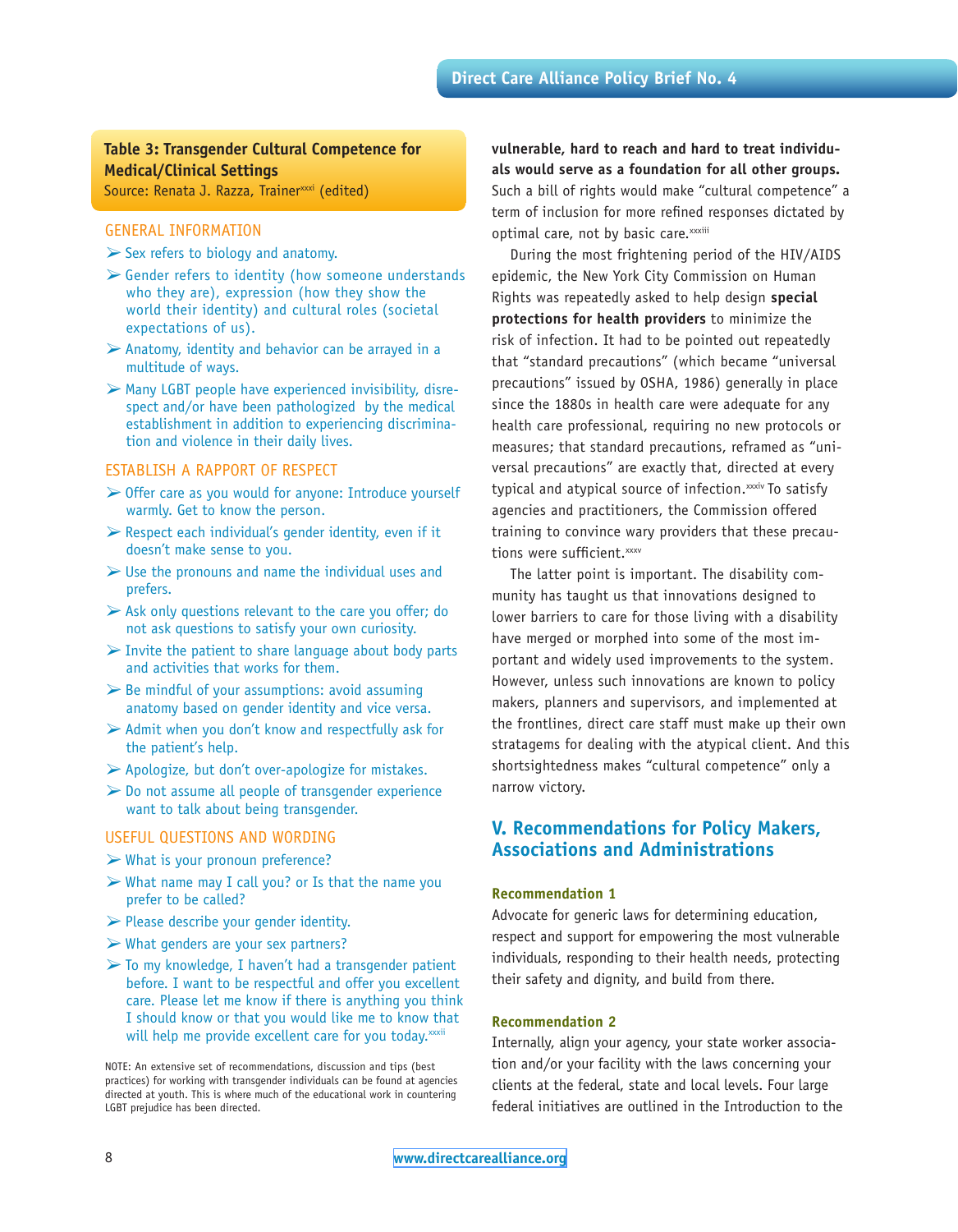paper. Make sure that your institution is in compliance with all four.

Using the attached guide to state laws in Appendix I, ensure that your institution is in compliance with your state, and where possible, your county and city laws related to LGBT civil and health rights. If you are unclear about your state and local laws, ally yourself with a local chapter of SAGE, the National Gay and Lesbian Taskforce, or with the ACLU, and seek guidance on which laws are applicable in your care for LGBT seniors. These agencies are more than happy to help and to be partners in redressing the needs of LGBT seniors.

#### **Recommendation 3**

Develop LGBT programs and training. To establish a program or training for LGBT sensitivity and relevance, form an organization-wide taskforce and take the following steps.

**1.** Establish an office or enforcing committee for LGBT health, with accountability that reaches all the way up through the agency to officers of the organization.

**2.** Convene a strategic planning committee to develop guidelines for LGBT anti-discrimination and training for respectful and lawful treatment of sexuality minorities. As your initial task, determine answers to the three levels of inquiry outlined in Table 4.

**3.** With any new program for responding adequately and relevantly to the needs of a community, the mantra is: A. Assess

- B. Engage
- C. Plan
- D. Develop a Program
- E. Evaluate

#### **Assessment:**

Provide your agency, association, or facility with the tools necessary to assess your organization's ability to recognize and respond to LGBT rights and needs. This is best done by engaging in a partnership with LGBT-serving aging institutions or with the local chapter of a national LGBT advocacy agency.

Initially assess your facility for LGBT-friendly procedures, from outreach/inclusion at the front door throughout the range of your services, utilizing Table 1.

#### **Table 4: Levels of Inquiry**

Suggestions utilized from the Open Door Taskforce Training Program of the LGBT Aging Project in Massachusetts,<www.lgbtagingproject.org>

#### 1) INSTITUTION/ORGANIZATION:

- $\triangleright$  Is inclusion part of your organization's core values?
- $\triangleright$  How inclusive are policies for employees and consumers?
- $\triangleright$  How inclusive are your programs and services?

#### 2) POLICY AND PRACTICE:

- ØHow do you convey your commitment to LGBT inclusion to your employees?
- $\triangleright$  Have you expanded the professional capacity to enhance skills/service delivery; to deal with backlash; to sustain these efforts?

#### 3) COMMUNICATION:

- $\triangleright$  Have you educated/notified community partners and colleagues about inclusion efforts?
- $\triangleright$  Have you increased outreach to LGBT elders to build credibility and delivery of services based on inclusion?

Ask yourself "What is the LGBT content for each of these services?" For example:

Do you have paperwork that identifies partners or chosen family, as well as biological family?

Are your intake procedures careful to allow chosen family to get involved in long-term care, community care or homecare procedures?

Do you have posters that support LGBT rights?

In general, find out how difficult it will be to identify LGBT clients and what role they will play in planning.

#### **Engage With the LGBT Community:**

Begin with LGBT personnel and clients, or with a local LGBT advocacy agency. If you have LGBT-identified personnel, ask them to become members of your strategic planning taskforce or stakeholder group. If you have LGBT-identified clients, align them with whatever planning initiatives you hold. Whenever vacancies arise in employment, consider hiring LGBT individuals into your workforce.

**Plan:** Structure planning sessions over a short period of time. Bring in outside speakers, and facilitate discussion with a highly skilled staff member whom everyone likes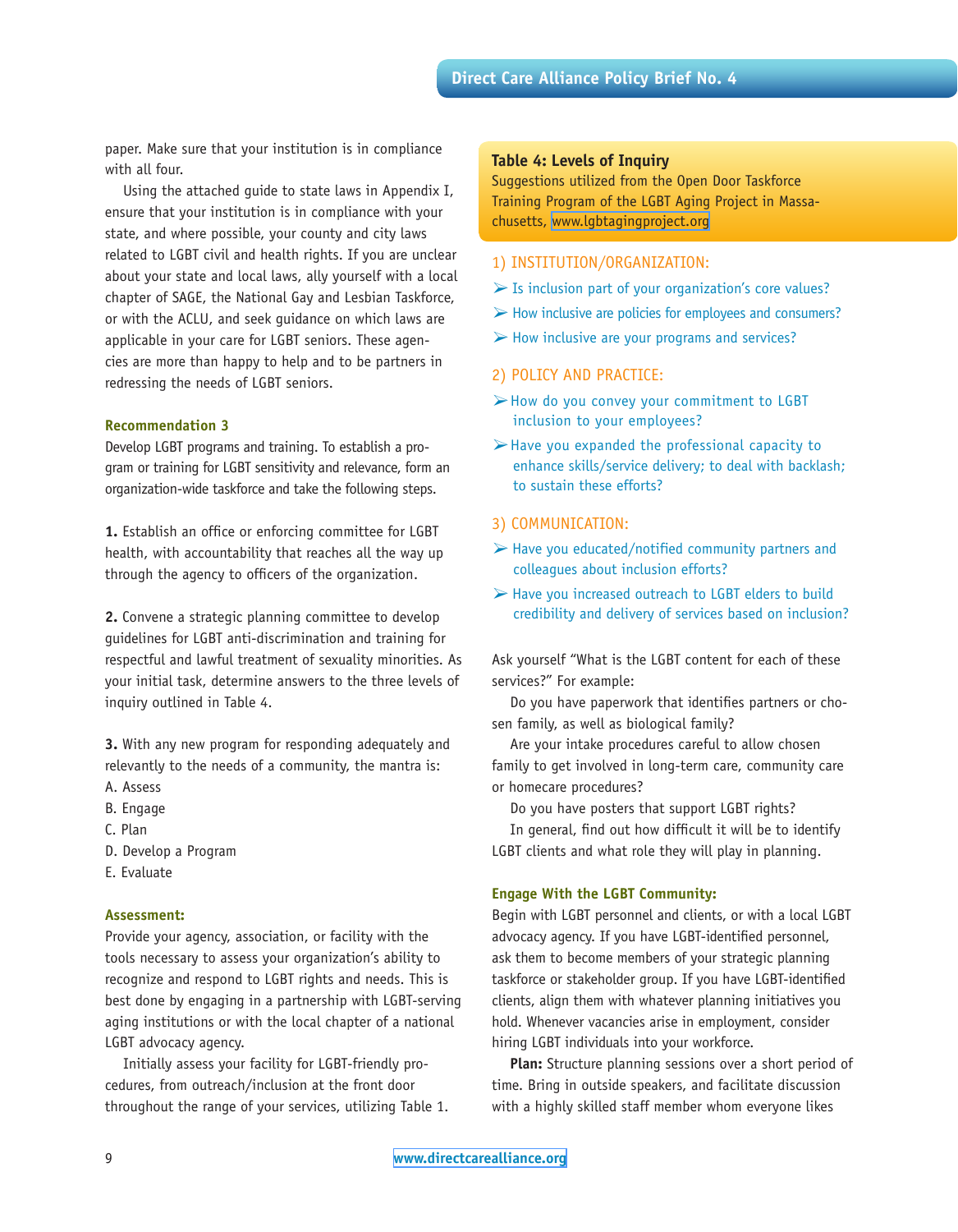and respects. Make discussion and content as transparent as possible for the whole organization, and try to focus upon short- and long-term goals. And formulate a set of outcomes that you wish to achieve.

**Develop a program/training** from outcomes that you wish to engender across the agency. These outcomes will become the basis for the six-month ongoing evaluation of your efforts.

Make a program and/or training highly transparent and supported by the highest officers of your organization. Bring in consultants for developing training curricula and involve the entire organization in organization-wide "kick off" event with films and a motivational speaker.

**Evaluate** your efforts by measuring your outcomes. Your achievements should be evaluated progressively, in a formative way, with expectations for changing your activities and even your objectives as you find out what works. A six-month evaluation and review is a good timeline. The development of an effective intervention to atypical clients, especially ones with whom some providers may be uncomfortable working, is a long and highly rewarding process. It involves successful outreach, relevant and adequate procedures and data collection, and it includes

changes in staff procedures, feeling and attitudes. Make sure that your evaluation measures changes in attitude in consumers as well as in providers, because these are the most significant and the most satisfying outcomes.

## **VI. Conclusion**

As direct care workers find support for working with LGBT clients, and see the need for changes and accommodations, it is important to remember the inherent solidarity that exists between the needs of under-acknowledged and under-resourced direct care workers and underacknowledged and under-resourced LGBT clients. It is a truism that discrimination, stigma, inequitable laws and protections in care delivery and in the workplace are by their very nature blinders to appropriate care delivery. As direct care workers advocate for their own acknowledgement and legal and monetary protections, they can be stronger advocates for clients that are burdened with the same "invisibility." Reforms that end inequity in law and benefits, that help to end stigma, lack of respect, and lack of trust support both the community of workers and their clients and benefit the health care delivery system as a whole.

## **VII. Appendix**

#### **Table 5: State Laws–LGBT Aging State-by-State**

LGBT elders face more hardships than just the barriers created by lack of entitlement to Social Security Survivors Benefits, punitive Medicaid policies and the Defense of Marriage Act. LGBT elders are affected every day at the state level. For a list of state laws affecting LGBT individuals, see Table 5 from the OutingAge 2010xxxvi (a reissue of the landmark National Gay and Lesbian Taskforce 2000 report). For state-by-state discussions, utilize the National Gay and Lesbian Taskforce's Our Maturing Movement: State-by-State LGBT Aging Policy and Recommendations, 2010.xxxvii

| <b>State</b>         | State has Non- State has Non-<br>Law, Age | • Sexual Orientation • Gender Identity | State has Non-  | • Discrimination Policy | State Office or Division State Office or Division on<br>Discrimination Discrimination Law, Discrimination Law, on Aging has Age Non- Aging has Sexual Orientation Aging has Gender Identity<br>• Non-Discrimination Policy | State Office or Division on<br>• Non-Discrimination Policy |
|----------------------|-------------------------------------------|----------------------------------------|-----------------|-------------------------|----------------------------------------------------------------------------------------------------------------------------------------------------------------------------------------------------------------------------|------------------------------------------------------------|
| Alabama              | <b>YES</b>                                | N <sub>0</sub>                         | N <sub>0</sub>  | N <sub>0</sub>          | N <sub>0</sub>                                                                                                                                                                                                             | N <sub>0</sub>                                             |
| Alaska               | <b>YES</b>                                | N <sub>0</sub>                         | N <sub>0</sub>  | N <sub>0</sub>          | <b>YES</b>                                                                                                                                                                                                                 | N <sub>0</sub>                                             |
| Arizona              | YES                                       | N <sub>0</sub>                         | N <sub>0</sub>  | N <sub>0</sub>          | N <sub>O</sub>                                                                                                                                                                                                             | N <sub>0</sub>                                             |
| Arkansas             | <b>YES</b>                                | N <sub>0</sub>                         | N <sub>0</sub>  | N <sub>0</sub>          | <b>YES</b>                                                                                                                                                                                                                 | N <sub>0</sub>                                             |
| California           | YES                                       | YES                                    | <b>YES</b>      | N <sub>0</sub>          | N <sub>O</sub>                                                                                                                                                                                                             | N <sub>0</sub>                                             |
| Colorado             | <b>YES</b>                                | <b>YES</b>                             | <b>YES</b><br>٠ | <b>YES</b>              | <b>YES</b>                                                                                                                                                                                                                 | N <sub>0</sub>                                             |
| Connecticut          | <b>YES</b>                                | <b>YES</b>                             | N <sub>0</sub>  | N <sub>0</sub>          | N <sub>0</sub>                                                                                                                                                                                                             | N <sub>0</sub>                                             |
| Delaware             | <b>YES</b>                                | N <sub>0</sub>                         | N <sub>0</sub>  | N <sub>0</sub>          | N <sub>O</sub>                                                                                                                                                                                                             | N <sub>0</sub>                                             |
| District of Columbia | <b>YES</b>                                | <b>YES</b>                             | <b>YES</b>      | N <sub>0</sub>          | N <sub>0</sub>                                                                                                                                                                                                             | N <sub>0</sub>                                             |
| Florida              | <b>YES</b>                                | N <sub>0</sub>                         | N <sub>0</sub>  | N <sub>0</sub>          | N <sub>O</sub>                                                                                                                                                                                                             | N <sub>0</sub>                                             |
| Georgia              | YES                                       | N <sub>0</sub>                         | N <sub>0</sub>  | N <sub>0</sub>          | N <sub>O</sub>                                                                                                                                                                                                             | N <sub>0</sub>                                             |

*(cont'd on page 11)*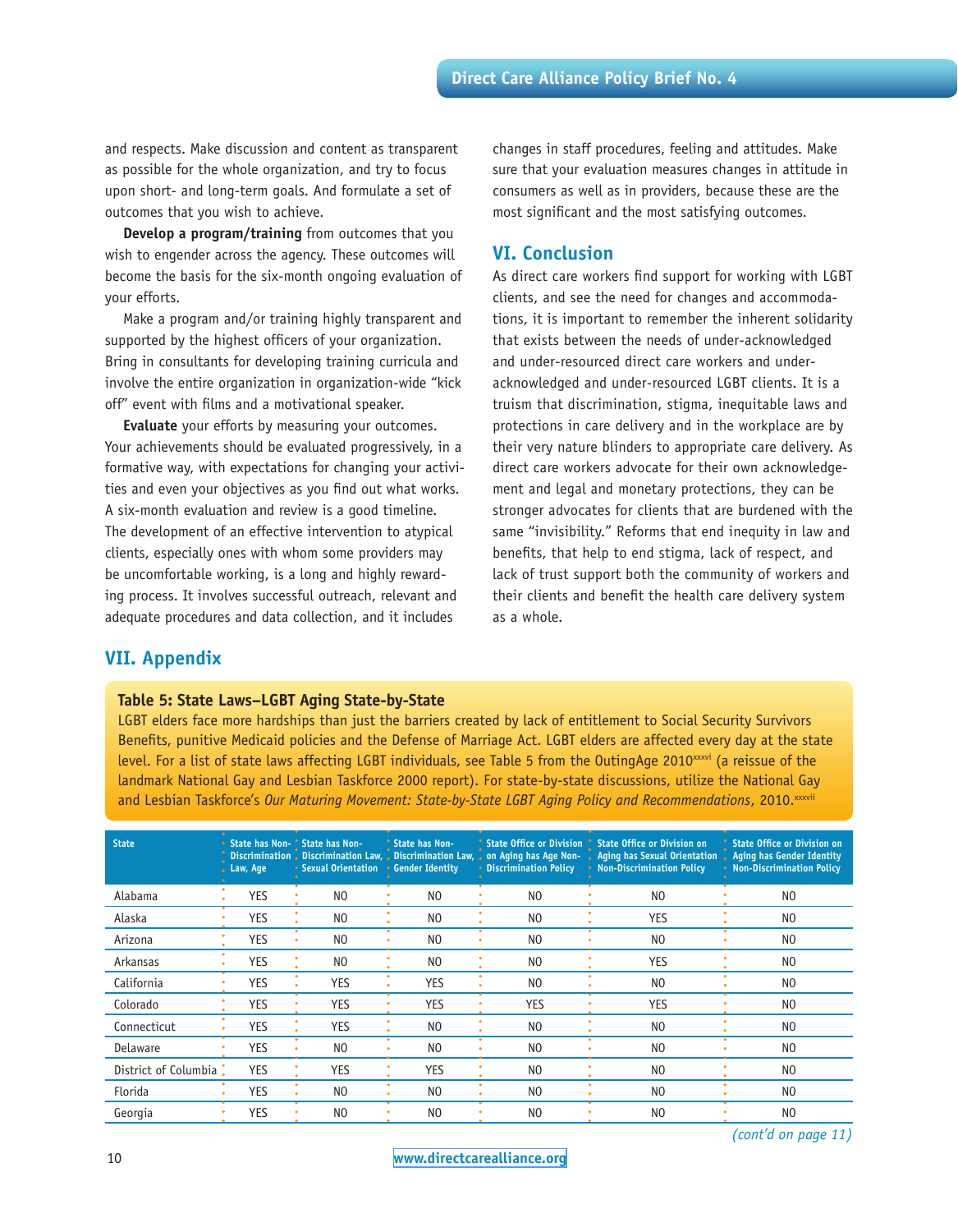## *(cont'd from page 10)*

| <b>State</b>   | Law, Age        | State has Non- State has Non-<br>Discrimination Discrimination Law, Discrimination Law,<br>Sexual Orientation • Gender Identity | <b>State has Non-</b>                        | State Office or Division<br>on Aging has Age Non-<br><b>Discrimination Policy</b> | <b>State Office or Division on</b><br>Aging has Sexual Orientation<br><b>Non-Discrimination Policy</b> | <b>State Office or Division on</b><br><b>Aging has Gender Identity</b><br><b>Non-Discrimination Policy</b> |
|----------------|-----------------|---------------------------------------------------------------------------------------------------------------------------------|----------------------------------------------|-----------------------------------------------------------------------------------|--------------------------------------------------------------------------------------------------------|------------------------------------------------------------------------------------------------------------|
| Hawaii         | <b>YES</b>      | <b>YES</b>                                                                                                                      | <b>YES</b><br>$\bullet$                      | N <sub>0</sub>                                                                    | N <sub>0</sub>                                                                                         | N <sub>0</sub>                                                                                             |
| Idaho          | <b>YES</b>      | N <sub>0</sub>                                                                                                                  | N <sub>O</sub>                               | N <sub>O</sub>                                                                    | N <sub>O</sub>                                                                                         | N <sub>0</sub>                                                                                             |
| Illinois       | <b>YES</b>      | <b>YES</b>                                                                                                                      | <b>YES</b><br>٠                              | <b>YES</b>                                                                        | <b>YES</b>                                                                                             | YES                                                                                                        |
| Indiana        | <b>YES</b>      | N <sub>0</sub>                                                                                                                  | N <sub>0</sub><br>$\bullet$                  | N <sub>0</sub>                                                                    | N <sub>O</sub>                                                                                         | N <sub>0</sub>                                                                                             |
| Iowa           | <b>YES</b>      | <b>YES</b><br>٠                                                                                                                 | <b>YES</b><br>٠                              | N <sub>0</sub>                                                                    | N <sub>O</sub>                                                                                         | N <sub>O</sub>                                                                                             |
| Kansas         | N <sub>0</sub>  | N <sub>0</sub>                                                                                                                  | ٠<br>N <sub>0</sub>                          | N <sub>0</sub>                                                                    | ٠<br>N <sub>O</sub>                                                                                    | N <sub>0</sub>                                                                                             |
| Kentucky       | <b>YES</b>      | N <sub>0</sub>                                                                                                                  | ٠<br>N <sub>0</sub><br>٠                     | N <sub>0</sub>                                                                    | N <sub>O</sub><br>٠                                                                                    | N <sub>O</sub>                                                                                             |
| Louisiana      | <b>YES</b>      | N <sub>0</sub>                                                                                                                  | N <sub>O</sub><br>۰                          | N <sub>O</sub>                                                                    | N <sub>O</sub>                                                                                         | N <sub>O</sub>                                                                                             |
| Maine          | <b>YES</b>      | <b>YES</b>                                                                                                                      | ٠<br><b>YES</b>                              | N <sub>O</sub>                                                                    | N <sub>O</sub>                                                                                         | N <sub>O</sub>                                                                                             |
| Maryland       | <b>YES</b>      | <b>YES</b>                                                                                                                      | N <sub>0</sub>                               | N <sub>O</sub>                                                                    | N <sub>0</sub>                                                                                         | N <sub>O</sub>                                                                                             |
| Massachusetts  | <b>YES</b>      | <b>YES</b>                                                                                                                      | N <sub>0</sub>                               | N <sub>0</sub>                                                                    | N <sub>O</sub>                                                                                         | N <sub>O</sub>                                                                                             |
| Michigan       | <b>YES</b>      | N <sub>0</sub>                                                                                                                  | ٠<br>N <sub>0</sub>                          | N <sub>0</sub>                                                                    | ٠<br>N <sub>0</sub>                                                                                    | ٠<br>N <sub>0</sub>                                                                                        |
| Minnesota      | <b>YES</b>      | ٠<br><b>YES</b>                                                                                                                 | $\bullet$<br><b>YES</b><br>$\bullet$         | N <sub>O</sub>                                                                    | $\bullet$<br>N <sub>O</sub>                                                                            | ۰<br>N <sub>O</sub>                                                                                        |
| Mississippi    | N <sub>0</sub>  | N <sub>0</sub>                                                                                                                  | N <sub>0</sub><br>۰                          | N <sub>0</sub>                                                                    | N <sub>O</sub>                                                                                         | N <sub>0</sub>                                                                                             |
| Missouri       | <b>YES</b>      | N <sub>0</sub>                                                                                                                  | $\bullet$<br>N <sub>O</sub>                  | N <sub>0</sub>                                                                    | ٠<br>N <sub>O</sub>                                                                                    | ٠<br>N <sub>O</sub>                                                                                        |
| Montana        | <b>YES</b>      | N <sub>0</sub>                                                                                                                  | $\bullet$<br>N <sub>O</sub><br>٠             | N <sub>O</sub>                                                                    | ٠<br>N <sub>O</sub>                                                                                    | N <sub>O</sub>                                                                                             |
| Nebraska       | N <sub>O</sub>  | N <sub>0</sub><br>٠                                                                                                             | N <sub>O</sub><br>٠                          | <b>YES</b>                                                                        | N <sub>O</sub><br>٠                                                                                    | N <sub>O</sub><br>ċ                                                                                        |
| Nevada         | <b>YES</b>      | <b>YES</b>                                                                                                                      | N <sub>O</sub>                               | <b>YES</b>                                                                        | N <sub>0</sub>                                                                                         | N <sub>O</sub>                                                                                             |
| New Hampshire  | <b>YES</b><br>٠ | <b>YES</b>                                                                                                                      | ٠<br>N <sub>O</sub><br>$\bullet$             | <b>YES</b>                                                                        | N <sub>O</sub>                                                                                         | N <sub>O</sub>                                                                                             |
| New Jersey     | <b>YES</b><br>٠ | <b>YES</b>                                                                                                                      | <b>YES</b><br>$\bullet$                      | N <sub>0</sub>                                                                    | N <sub>O</sub><br>٠                                                                                    | N <sub>O</sub>                                                                                             |
| New Mexico     | <b>YES</b>      | <b>YES</b>                                                                                                                      | <b>YES</b><br>٠                              | <b>YES</b>                                                                        | <b>YES</b>                                                                                             | <b>YES</b>                                                                                                 |
| New York       | <b>YES</b>      | <b>YES</b><br>٠                                                                                                                 | ۰<br>N <sub>O</sub><br>٠                     | N <sub>0</sub>                                                                    | <b>YES</b>                                                                                             | N <sub>O</sub>                                                                                             |
| North Carolina | <b>YES</b>      | N <sub>0</sub>                                                                                                                  | N <sub>0</sub><br>٠                          | <b>YES</b>                                                                        | N <sub>0</sub>                                                                                         | N <sub>O</sub>                                                                                             |
| North Dakota   | <b>YES</b>      | N <sub>0</sub>                                                                                                                  | N <sub>O</sub>                               | <b>YES</b>                                                                        | <b>YES</b>                                                                                             | N <sub>O</sub>                                                                                             |
| <b>Ohio</b>    | <b>YES</b>      | ٠<br>N <sub>0</sub>                                                                                                             | ٠<br>N <sub>O</sub><br>$\bullet$             | <b>YES</b>                                                                        | ٠<br><b>YES</b><br>٠                                                                                   | N <sub>O</sub>                                                                                             |
| Oklahoma       | <b>YES</b>      | N <sub>0</sub>                                                                                                                  | N <sub>O</sub><br>٠                          | <b>YES</b>                                                                        | N <sub>0</sub>                                                                                         | N <sub>O</sub>                                                                                             |
| Oregon         | <b>YES</b>      | <b>YES</b>                                                                                                                      | ۰<br><b>YES</b>                              | N <sub>0</sub>                                                                    | ٠<br>N <sub>O</sub>                                                                                    | N <sub>O</sub>                                                                                             |
| Pennsylvania   | <b>YES</b>      | N <sub>0</sub>                                                                                                                  | N <sub>0</sub>                               | N <sub>0</sub>                                                                    | N <sub>O</sub>                                                                                         | N <sub>0</sub>                                                                                             |
| Rhode Island   | <b>YES</b><br>ò | <b>YES</b>                                                                                                                      | <b>YES</b><br>$\bullet$                      | N <sub>O</sub>                                                                    | N <sub>O</sub>                                                                                         | N <sub>O</sub>                                                                                             |
| South Carolina | YES             | N <sub>0</sub>                                                                                                                  | ٠<br>N <sub>0</sub>                          | $\bullet$<br>YES                                                                  | ۰<br>N <sub>0</sub>                                                                                    | ۰<br>N <sub>0</sub>                                                                                        |
| South Dakota   | N <sub>O</sub>  | N <sub>O</sub>                                                                                                                  | ٠<br>N <sub>O</sub><br>$\bullet$             | $_{\sf NO}$                                                                       | ٠<br>N <sub>O</sub><br>٠                                                                               | ۰<br>N <sub>0</sub><br>٠                                                                                   |
| Tennessee      | YES             | N <sub>0</sub>                                                                                                                  | $\overline{\phantom{a}}$<br>$_{\sf NO}$<br>۰ | YES                                                                               | $\overline{\phantom{a}}$<br>N <sub>O</sub><br>٠                                                        | ō<br>N <sub>0</sub><br>۰                                                                                   |
| Texas          | YES<br>۰        | N <sub>0</sub>                                                                                                                  | $\bullet$<br>N <sub>O</sub>                  | N <sub>0</sub>                                                                    | $\bullet$<br>N <sub>O</sub>                                                                            | ۰<br>N <sub>0</sub>                                                                                        |
| Utah           | ۰<br>YES        | N <sub>0</sub>                                                                                                                  | $\bullet$<br>N <sub>0</sub><br>٠             | N <sub>O</sub>                                                                    | $\bullet$<br>N <sub>O</sub><br>$\bullet$                                                               | ۰<br>N <sub>0</sub><br>٠                                                                                   |
| Vermont        | YES             | YES                                                                                                                             | $\overline{\bullet}$<br>YES<br>$\bullet$     | N <sub>O</sub>                                                                    | $\overline{\phantom{a}}$<br>N <sub>0</sub><br>$\bullet$                                                | ٠<br>N <sub>0</sub><br>۰                                                                                   |
| Virginia       | YES<br>۰        | N <sub>0</sub>                                                                                                                  | $\bullet$<br>N <sub>O</sub>                  | N <sub>O</sub>                                                                    | ٠<br>N <sub>O</sub>                                                                                    | ۰<br>N <sub>0</sub>                                                                                        |
| Washington     | ۰<br>YES        | <b>YES</b>                                                                                                                      | $\bullet$<br><b>YES</b><br>٠                 | <b>YES</b>                                                                        | $\bullet$<br>YES<br>٠                                                                                  | $\bullet$<br>YES<br>۰                                                                                      |
| West Virginia  | YES             | N <sub>0</sub>                                                                                                                  | $\bullet$<br>N <sub>O</sub><br>$\bullet$     | N <sub>O</sub>                                                                    | $\bullet$<br>N <sub>O</sub><br>۰                                                                       | $\overline{\phantom{a}}$<br>N <sub>0</sub><br>٠                                                            |
| Wisconsin      | YES             | <b>YES</b>                                                                                                                      | $\bullet$<br>N <sub>0</sub>                  | <b>YES</b>                                                                        | YES<br>$\bullet$                                                                                       | ۰<br>N <sub>0</sub>                                                                                        |
| Wyoming        | YES             | $\rm NO$                                                                                                                        | ö<br>$_{\sf NO}$                             | $_{\sf NO}$                                                                       | ö<br>$_{\sf NO}$                                                                                       | ö<br>N <sub>0</sub>                                                                                        |

NOTE: These non-discrimination laws and policies do not establish uniform protections. Areas of protection might include employment, public accommodations, housing, education, real estate, credit, insurance and health maintenance organizations. Please see individual states' law codes for details.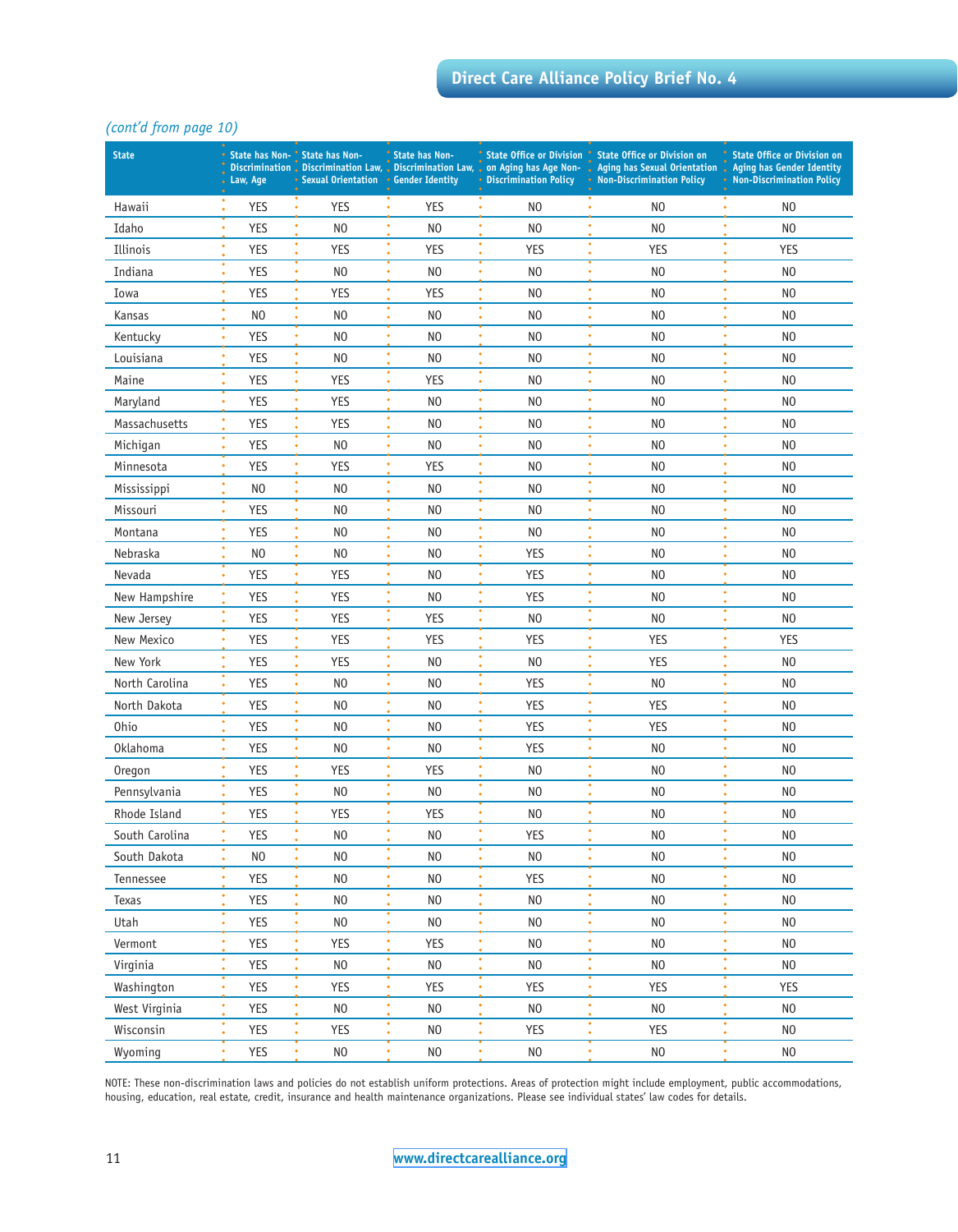\*AUTHOR NOTE: Nancy F. McKenzie, PhD is Associate Professor of Public Health at the CUNY School of Public Health, specializing in Community Health. She is the author of *AIDS: Social, Political, Ethical Issues* (Penguin), *The Crisis In Health Care: Ethical Issues* (Penguin), and *Beyond Crisis:* 

*Confronting Health Care In The United States* (Penguin), and has worked for over fifteen years as a consultant to non-profit agencies and community based programs. Website: [www.NPOCentral.net/NancyMckenzie,](www.NPOCentral.net/NancyMckenzie) Email: nmckenz@hunter.cuny.edu or Nancy.Mckenzie@comcast.net.

#### **End Notes**

Produced by SAGE (Services & Advocacy for Gay, Lesbian, Bisexual & Transgender Elders) and the LGBT Movement Advancement Project (MAP), the report, co-sponsored by the Center for American Progress, the National Senior Citizens Law Center (NSCLC), with a Foreword by Tom Nelson, Chief Operating Officer of the American Association of Retired Persons (AARP), is one of two of the most up-to-date and comprehensive treatment s of issues facing LGBT elders. [http://sageusa.org/uploads/Large%20Print%20Advancing%20](http://sageusa.org/uploads/Large%20Print%20Advancing%20the%20Lives%20of%20LGBT%20Older%20Adults.pdf) [the%20Lives%20of%20LGBT%20Older%20Adults.pdf](http://sageusa.org/uploads/Large%20Print%20Advancing%20the%20Lives%20of%20LGBT%20Older%20Adults.pdf)

The other report is "Outing Age, 2010" by the National Gay and Lesbian Taskforce: [www.thetaskforce.org/downloads/reports/reports/](www.thetaskforce.org/downloads/reports/reports/outingage_final.pdf) [outingage\\_final.pdf](www.thetaskforce.org/downloads/reports/reports/outingage_final.pdf)

Both documents can serve as valuable resources for agencies and policy makers.

- According to the National Gay and Lesbian Taskforce, federal programs designed to assist elderly Americans can be ineffective or even irrelevant for LGBT elders. Several federal programs and laws blatantly treat same-sex couples differently from married heterosexual couples. For example:
	- Social Security pays survivor benefits to widows and widowers but not to the surviving same-sex life partner of someone who dies. This may cost LGBT elders \$124 million a year in un-accessed benefits.
	- Married spouses are eligible for Social Security spousal benefits, which can allow them to earn half their spouse's Social Security benefit if it is larger than their own Social Security benefit. Unmarried partners in lifelong relationships are not eligible for spousal benefits.
	- Medicaid regulations protect the assets and homes of married spouses when the other spouse enters a nursing home or longterm care facility; no such protections are offered to same-sex partners.
	- Tax laws and other regulations of  $401(k)$ s and pensions discriminate against same-sex partners, costing the surviving partner in a same-sex relationship tens of thousands of dollars a year, and possibly more than \$1 million during the course of a lifetime.
	- Even the most basic rights, such as hospital visitation or the right to die in the same nursing home, are regularly denied samesex partners.
	- Many LGBT elders experience social isolation and ageism within the LGBT community itself. [http://www.thetaskforce.org/issues/](http://www.thetaskforce.org/issues/aging/challenges) [aging/challenges](http://www.thetaskforce.org/issues/aging/challenges)
- Medicare and Medicaid In Long-Term Care, Terence Ng, Charlene Harrington, and Martin Kitchener *Health Affairs*, 29, no. 1 (2010): 22-28.<br>This is an all-too-frequent occurrence for LGBT community groups.
- According to Glenn Francis, Executive Director of GRIOT Circle, LGBT community organizations have formidable tasks in trying to under-

stand how to reach out to elders, especially in communities of color. Agencies like Brooklyn's GRIOT Circle work to alleviate isolation and fear, encourage self-empowerment and honor elders' distinctive histories and traditions. <www.griot.org>

- Rising to the Challenge on LGBT Aging, Summary, SAGE'S STRATEGIC *PLAN 2008-2012*: [http://www.sageusa.org/uploads/SAGE%20Strate](http://www.sageusa.org/uploads/SAGE%20Strategic%20Plan.doc. )gic%20Plan.doc.<br>Each meeting drew from 40-60 individuals, and included individuals
- representing both mainstream aging service providers and LGBT aging service providers primarily having knowledge LGBT Communities (47%), Aging Issues (45%), Health Care (30%), and Communitybased Organizing (21%). The conclusions were developed as a *National Needs Assessment and Technical Assistance Audit* November 2003 Prepared for Senior Action in a Gay Environment Majorie Plumb Associates [http://marjplumb.com/pdfs/SAGE%20National%20](http://marjplumb.com/pdfs/SAGE%20National%20Needs%20Assessment.pdf) [Needs%20Assessment.pdf.](http://marjplumb.com/pdfs/SAGE%20National%20Needs%20Assessment.pdf)
- vii Plumb, M. National Needs Assessment and Technical Assistance Audit, Op cit., #vi.
- viii This is from the introduction to *Presidential Memorandum—Hospital Visitation Memorandum for the Secretary of Health and Human Services: Respecting the Rights of Hospital Patients to Receive Visitors and to Designate Surrogate Decision Makers for Medical Emergencies*, April 15, 2010 [www.kaiserhealthnews.org/Stories/2010/April/16/](www.kaiserhealthnews.org/Stories/2010/April/16/obama-memo-hospital-visits-document.aspx) [obama-memo-hospital-visits-document.aspx](www.kaiserhealthnews.org/Stories/2010/April/16/obama-memo-hospital-visits-document.aspx)
- ix *Notice of HUD's Fiscal Year (FY) 2010 Notice of Funding Availability (NOFA) Policy Requirements and General Section to HUD's FY2010 NOFAs for Discretionary Programs*, [http://www.hud.gov/offices/adm/](http://www.hud.gov/offices/adm/grants/nofa10/gensec.pdf) [grants/nofa10/gensec.pdf](http://www.hud.gov/offices/adm/grants/nofa10/gensec.pdf)
- The National Center is charged with providing training on LGBT issues, providing access to mainstream services and providers for seniors, and critically important educational tools and information for elderly LGBT people, including financial management, case and social worker assistance, and enabling access for addressing health and disability concerns. [http://phinational.org/archives/hhs-funds](http://phinational.org/archives/hhs-funds-first-ever-resource-center-for-lgbt-elders/)[first-ever-resource-center-for-lgbt-elders/](http://phinational.org/archives/hhs-funds-first-ever-resource-center-for-lgbt-elders/)
- xi The National Family Caregiver Support Program (NFCSP) recognizes the individuality of caregivers, the diversity of their care-giving situations and the range of their needs. The program is designed to provide unpaid caregivers with the assistance they need when they need it, so they may continue in their care-giving roles. [www.aoa.](www.aoa.gov/AoARoot/AOA_Programs/HCLTC/Caregiver/index.aspx#purpose) [gov/AoARoot/AOA\\_Programs/HCLTC/Caregiver/index.aspx#purpose](www.aoa.gov/AoARoot/AOA_Programs/HCLTC/Caregiver/index.aspx#purpose)
- The Future of Aging: Re-Defining Aging Services & Advocacy for LGBT *Older Adults Plenary Presentation: No Need to Fear? No Need to Hide? Aging On Our Own Terms*, Loree Cook-Daniels 2004 SAGE Conference,
- June 19, 2004<br><sup>xiii</sup> *Aging In Equity: LGBT Elders in America*, Funders for Lesbian and Gay Issues, (2004) <http://www.lgbtfunders.org/files/AgingInEquity.pdf>, page 3
- xiv *How to Close the LGBT Disparities Gap*, Jeff Krehely December 21, 2009, Center for American Progress, [http://www.americanprogress.](http://www.americanprogress.org/issues/2009/12/pdf/lgbt_health_disparities.pdf) [org/issues/2009/12/pdf/lgbt\\_health\\_disparities.pdf](http://www.americanprogress.org/issues/2009/12/pdf/lgbt_health_disparities.pdf)